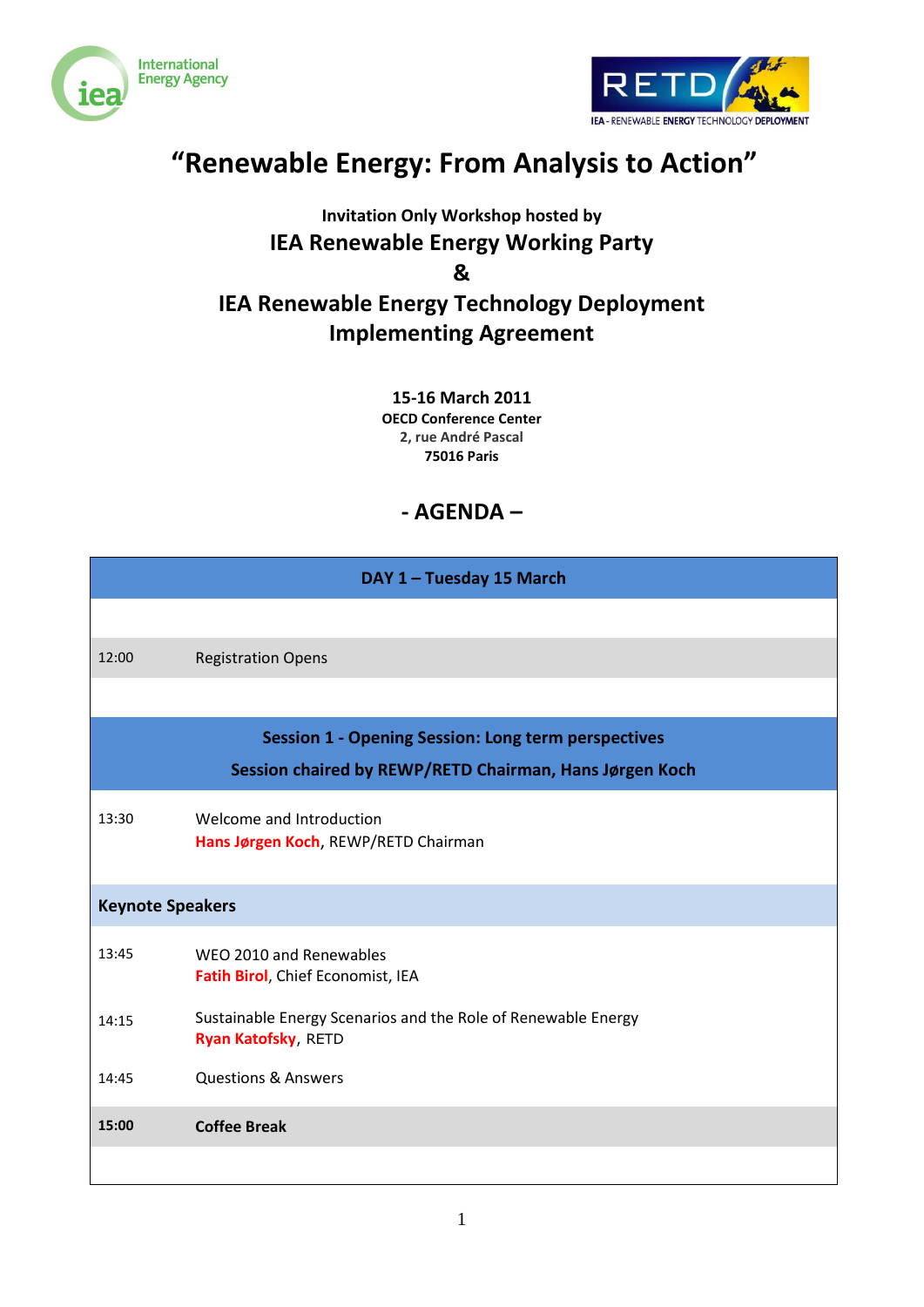



| Session 2- Short term action: The investor perspective |                                                                                                       |  |
|--------------------------------------------------------|-------------------------------------------------------------------------------------------------------|--|
| Session chaired by Hans Jørgen Koch                    |                                                                                                       |  |
|                                                        | What are the short and medium term investment prospects and<br>are they in line with what's required? |  |
|                                                        | Are policies providing the confidence that investors need?                                            |  |
|                                                        |                                                                                                       |  |
|                                                        |                                                                                                       |  |
| <b>Keynote Speakers</b>                                |                                                                                                       |  |
| 15:20                                                  | Is investment on track and what are the immediate prospects?                                          |  |
|                                                        | <b>Guy Turner, Bloomberg New Energy Finance</b>                                                       |  |
| 15:40                                                  | Mark Fulton, Deutsche Bank Group                                                                      |  |
|                                                        |                                                                                                       |  |
| <b>Facilitated</b>                                     | <b>Discussion</b>                                                                                     |  |
| 16:00                                                  | <b>Moderator: Guy Turner</b>                                                                          |  |
|                                                        | <b>Panel Discussants:</b>                                                                             |  |
|                                                        | Hervé Touati, Eon                                                                                     |  |
|                                                        | Peter Brun, Vestas<br>Alan Ripa, Acciona Energia, SA                                                  |  |
|                                                        | Alexandre Chavarot, Clinton Foundation                                                                |  |
|                                                        | Huub Keulen, Rabobank<br>Fabrizio Donini Ferretti, European Investment Bank                           |  |
|                                                        |                                                                                                       |  |
|                                                        | <b>Questions &amp; Answers</b>                                                                        |  |
|                                                        |                                                                                                       |  |
| 18:00                                                  | Adjourn                                                                                               |  |
| 18:30-20:00                                            | Cocktail OECD Château                                                                                 |  |
|                                                        |                                                                                                       |  |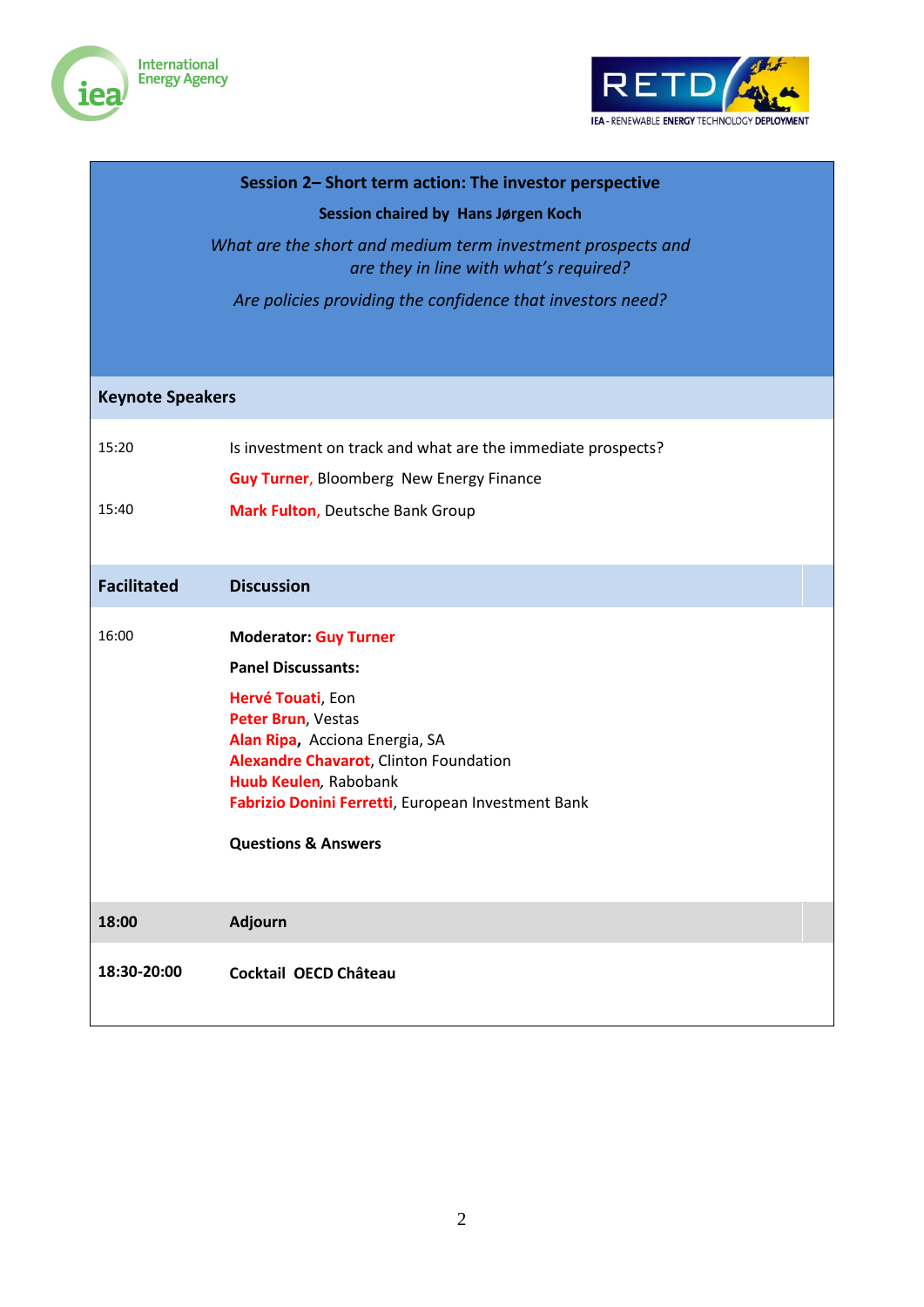



#### **DAY 2 – Wednesday 16 March**

**Session 3 –Policy Making under time and budget constraints in changing markets**

**Session chaired by Didier Houssin, Director of Energy Markets & Security - IEA**

*How well are current policies delivering the capacity required at an affordable cost?*

*Are policy makers recognizing the full benefits of renewable energy?*

*What are the new challenges faced by renewables and are current policies capable of overcoming these barriers?*

*What policy actions are needed now to deliver the required long term energy transition?*

#### **Keynote Speakers**

09:30 Emerging Challenges for RE Policy **Pedro Linares***,* IIT, Comillas University

> A Near-term Action Plan to Accelerate Renewable Energy Deployment **Matthew Kennedy***,* RETD

Key issues for Policy Makers **Paolo Frankl***,* Renewable Energy Division, IEA

#### **10:30 Coffee Break**

#### **Facilitated Discussion**

#### 11:00 **Moderator: Paolo Frankl**

**Panel Discussants:**

**Alberto Carbajo**, Red Electrica **Pieter Boot,** PBL Netherlands Environmental Assessment Agency **Mario Ragwitz**, Fraunhofer-Isi **Tom Howes**, European Commission **Dolf Gielen**, IRENA

**Questions & Answers** 

**12:30 Lunch**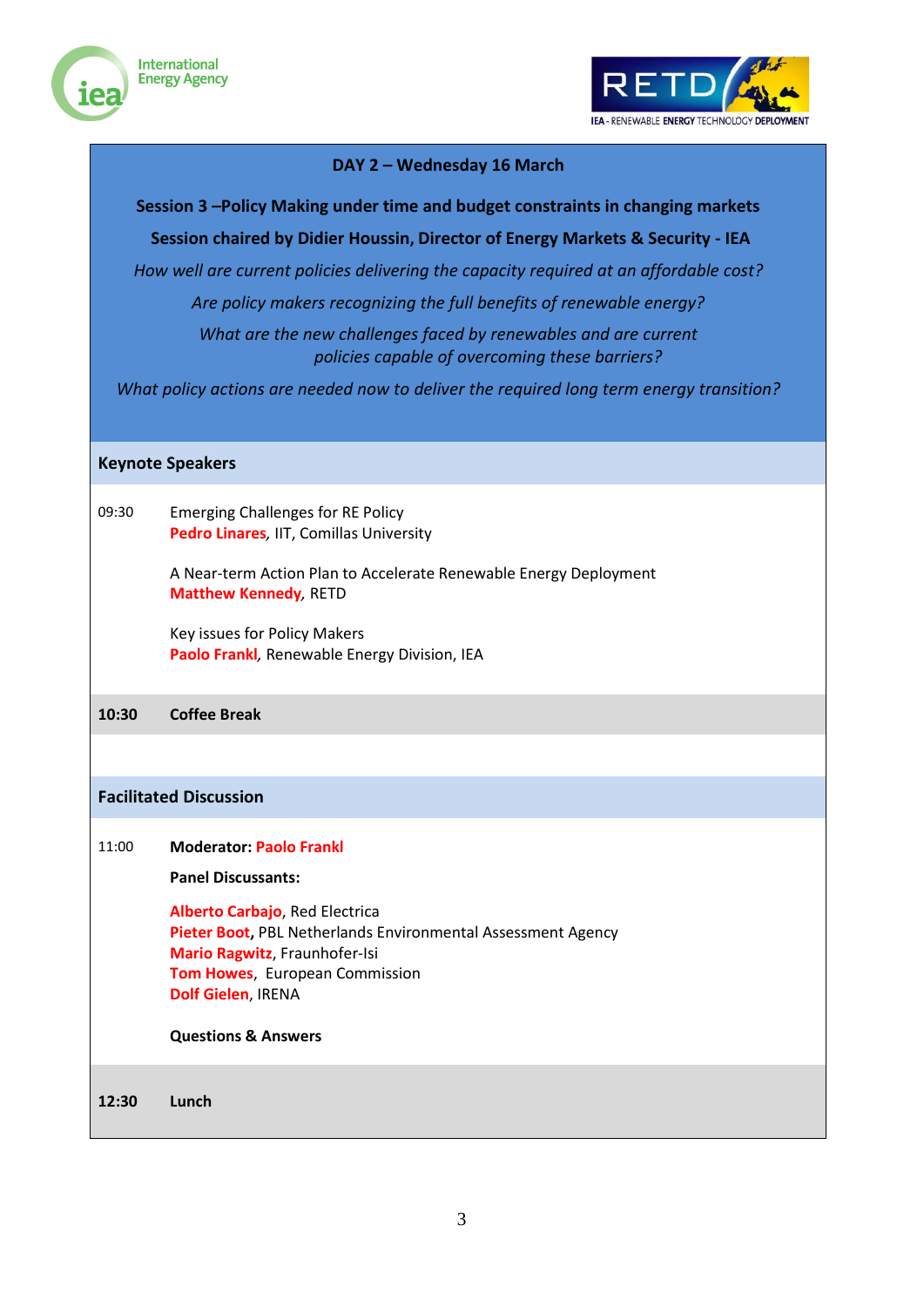



#### **Session 4 – Industry**

#### **Session chaired by Roberto Vigotti, REWP**

*Can Industry respond to the challenges by scaling up to meet demand while delivering the necessary performance improvements and cost reductions?*

*What is needed to ensure that necessary private sector investment in R&D occurs?*

*What actions are needed now to make things happen?*

#### **Keynote Speakers**

- 14:00 **TK Kallenbach,** First Solar
- 14:20 **Niels Bergh-Hansen**, Dong Energy
- 14:40 **Henrik Stiesdal**, Siemens Wind Power

#### **15:00 Coffee Break**

#### **Facilitated Discussion**

# 15:20 **Moderator**: **Matthew Bateson**, World Business Council for Sustainable Development

**Panel Discussants:**

**Olivier Petros***,* EDF Group **Eric Peeters,** Dow Corning **Ingmar Wilhelm,** Enel Green Power **Angeles Santamaria,** Iberdrola Renewables **Lucien Bronicki,** ORMAT Technologies Inc. **Akio Fukui,** Mitsubishi Power Systems Europe, Ltd

#### **Wrap-up and Conclusions**

*What are the key actions needed now to build the necessary momentum?*

- 16:45 **Hans Jørgen Koch**, REWP/RETD Chairman
- 17:00 Closing Remarks **Nobuo Tanaka**, Executive Director, IEA
- 17:15 End of Workshop